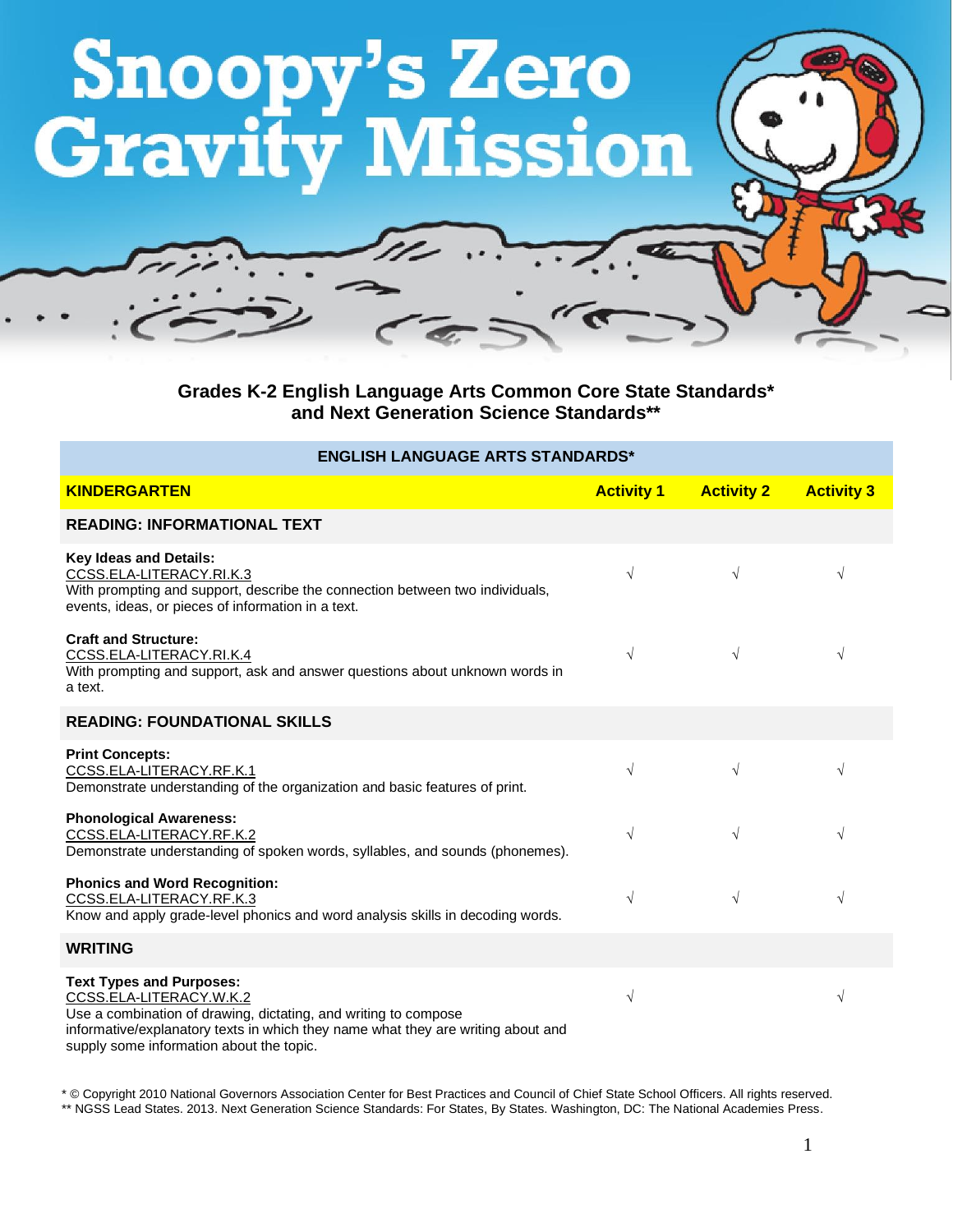| <b>KINDERGARTEN (continued)</b>                                                                                                                                                                                                                      | <b>Activity 1</b> | <b>Activity 2</b> | <b>Activity 3</b> |
|------------------------------------------------------------------------------------------------------------------------------------------------------------------------------------------------------------------------------------------------------|-------------------|-------------------|-------------------|
| <b>Research to Build and Present Knowledge:</b><br>CCSS.ELA-LITERACY.W.K.8<br>With guidance and support from adults, recall information from experiences or<br>gather information from provided sources to answer a question.                        | $\sqrt{}$         | $\sqrt{}$         | $\sqrt{}$         |
| <b>SPEAKING &amp; LISTENING</b>                                                                                                                                                                                                                      |                   |                   |                   |
| <b>Comprehension and Collaboration:</b><br>CCSS.ELA-LITERACY.SL.K.1<br>Participate in collaborative conversations with diverse partners about<br>kindergarten topics and texts with peers and adults in small and larger groups.                     | $\sqrt{}$         | $\sqrt{}$         | $\sqrt{}$         |
| CCSS.ELA-LITERACY.SL.K.2<br>Confirm understanding of a text read aloud or information presented orally or<br>through other media by asking and answering questions about key details and<br>requesting clarification if something is not understood. | $\sqrt{}$         | $\sqrt{}$         | V                 |
| Presentation of Knowledge and Ideas:<br>CCSS.ELA-LITERACY.SL.K.4<br>Describe familiar people, places, things, and events and, with prompting and<br>support, provide additional detail.                                                              | $\sqrt{}$         | $\sqrt{ }$        | $\sqrt{}$         |
| CCSS.ELA-LITERACY.SL.K.5<br>Add drawings or other visual displays to descriptions as desired to provide<br>additional detail.                                                                                                                        | √                 |                   |                   |
| CCSS.ELA-LITERACY.SL.K.6<br>Speak audibly and express thoughts, feelings, and ideas clearly.                                                                                                                                                         | $\sqrt{}$         | $\sqrt{}$         | $\sqrt{}$         |
| <b>LANGUAGE</b>                                                                                                                                                                                                                                      |                   |                   |                   |
| <b>Conventions of Standard English:</b><br>CCSS.ELA-LITERACY.L.K.1<br>Demonstrate command of the conventions of standard English grammar and                                                                                                         | $\sqrt{}$         | $\sqrt{}$         | $\sqrt{}$         |
| usage when writing or speaking.<br>CCSS.ELA-LITERACY.L.K.2<br>Demonstrate command of the conventions of standard English capitalization,<br>punctuation, and spelling when writing.                                                                  | $\sqrt{ }$        | $\sqrt{}$         | $\sqrt{}$         |
| <b>Vocabulary Acquisition and Use:</b><br>CCSS.ELA-LITERACY.L.K.4<br>Determine or clarify the meaning of unknown and multiple-meaning words and<br>phrases based on kindergarten reading and content.                                                | $\sqrt{}$         | $\sqrt{}$         | $\sqrt{}$         |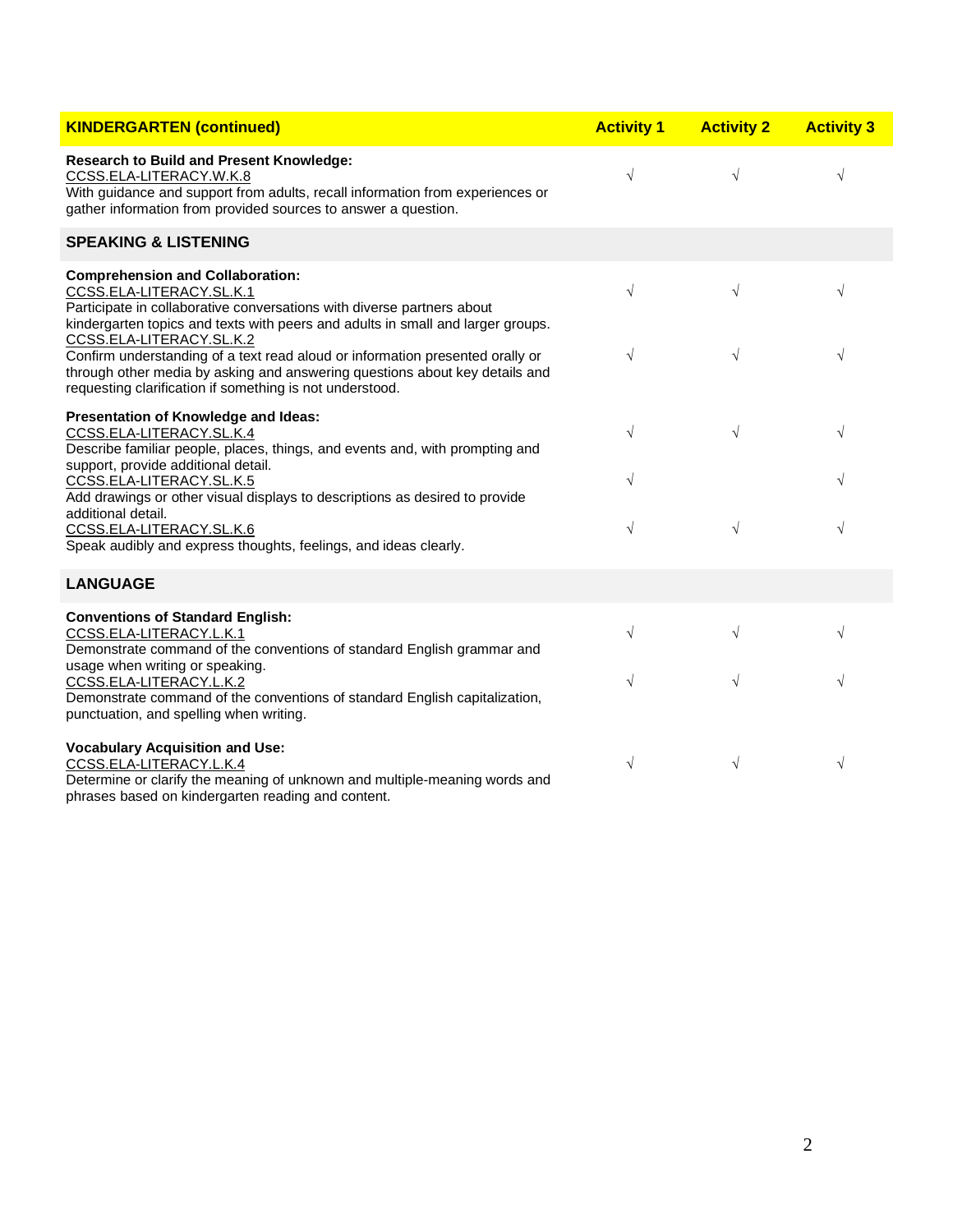| <b>FIRST GRADE</b>                                                                                                                                                                                                            | <b>Activity 1</b> | <b>Activity 2</b> | <b>Activity 3</b> |
|-------------------------------------------------------------------------------------------------------------------------------------------------------------------------------------------------------------------------------|-------------------|-------------------|-------------------|
| <b>READING: INFORMATIONAL TEXT</b>                                                                                                                                                                                            |                   |                   |                   |
| Key Ideas and Details:<br>CCSS.ELA-LITERACY.RI.1.1<br>Ask and answer questions about key details in a text.                                                                                                                   | $\sqrt{}$         | $\sqrt{}$         | $\sqrt{}$         |
| CCSS.ELA-LITERACY.RI.1.3<br>Describe the connection between two individuals, events, ideas, or pieces of<br>information in a text.                                                                                            | $\sqrt{}$         | $\sqrt{}$         | $\sqrt{}$         |
| <b>Craft and Structure:</b><br>CCSS.ELA-LITERACY.RI.1.4<br>Ask and answer questions to help determine or clarify the meaning of words and                                                                                     | $\sqrt{}$         | $\sqrt{}$         | $\sqrt{}$         |
| phrases in a text.<br>CCSS.ELA-LITERACY.RI.1.6<br>Distinguish between information provided by pictures or other illustrations and<br>information provided by the words in a text.                                             | $\sqrt{}$         | $\sqrt{ }$        | $\sqrt{}$         |
| <b>READING: FOUNDATIONAL SKILLS</b>                                                                                                                                                                                           |                   |                   |                   |
| <b>Print Concepts:</b><br>CCSS.ELA-LITERACY.RF.1.1<br>Demonstrate understanding of the organization and basic features of print.                                                                                              | $\sqrt{}$         | $\sqrt{}$         | $\sqrt{}$         |
| <b>Phonological Awareness:</b><br>CCSS.ELA-LITERACY.RF.1.2<br>Demonstrate understanding of spoken words, syllables, and sounds (phonemes).                                                                                    | $\sqrt{}$         | $\sqrt{}$         | $\sqrt{}$         |
| <b>Phonics and Word Recognition:</b><br>CCSS.ELA-LITERACY.RF.1.3<br>Know and apply grade-level phonics and word analysis skills in decoding words.                                                                            | $\sqrt{}$         | $\sqrt{}$         | $\sqrt{}$         |
| Fluency:<br>CCSS.ELA-LITERACY.RF.1.4<br>Read with sufficient accuracy and fluency to support comprehension.                                                                                                                   | $\sqrt{}$         | $\sqrt{ }$        | $\sqrt{}$         |
| <b>WRITING</b>                                                                                                                                                                                                                |                   |                   |                   |
| <b>Research to Build and Present Knowledge:</b><br>CCSS.ELA-LITERACY.W.1.8<br>With guidance and support from adults, recall information from experiences or<br>gather information from provided sources to answer a question. | $\sqrt{}$         | $\sqrt{}$         | $\sqrt{}$         |
| <b>SPEAKING &amp; LISTENING</b>                                                                                                                                                                                               |                   |                   |                   |
| <b>Comprehension and Collaboration:</b><br>CCSS.ELA-LITERACY.SL.1.1<br>Participate in collaborative conversations with diverse partners about grade 1                                                                         | $\sqrt{}$         | √                 | V                 |
| topics and texts with peers and adults in small and larger groups.<br>CCSS.ELA-LITERACY.SL.1.2<br>Ask and answer questions about key details in a text read aloud or information<br>presented orally or through other media.  |                   | $\sqrt{}$         |                   |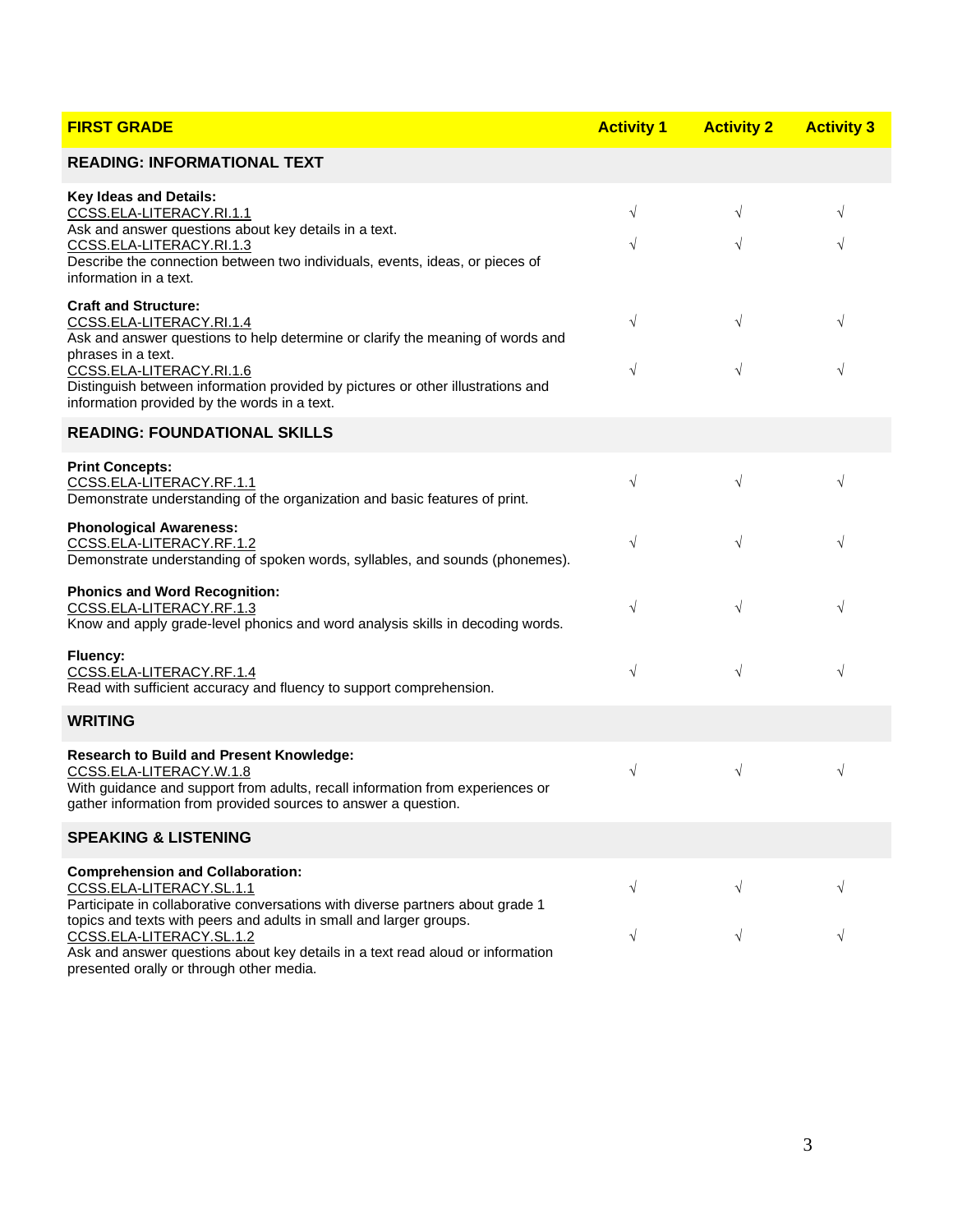| <b>FIRST GRADE (continued)</b>                                                                                                                                                                                                                     | <b>Activity 1</b> | <b>Activity 2</b> | <b>Activity 3</b> |
|----------------------------------------------------------------------------------------------------------------------------------------------------------------------------------------------------------------------------------------------------|-------------------|-------------------|-------------------|
| Presentation of Knowledge and Ideas:<br>CCSS.ELA-LITERACY.SL.1.4<br>Describe people, places, things, and events with relevant details, expressing                                                                                                  | $\sqrt{}$         |                   | V                 |
| ideas and feelings clearly.<br>CCSS.ELA-LITERACY.SL.1.5<br>Add drawings or other visual displays to descriptions when appropriate to clarify                                                                                                       | $\sqrt{}$         |                   | V                 |
| ideas, thoughts, and feelings.<br>CCSS.ELA-LITERACY.SL.1.6<br>Produce complete sentences when appropriate to task and situation.                                                                                                                   | $\sqrt{ }$        |                   | V                 |
| <b>LANGUAGE</b>                                                                                                                                                                                                                                    |                   |                   |                   |
| <b>Conventions of Standard English:</b><br>CCSS.ELA-LITERACY.L.1.1<br>Demonstrate command of the conventions of standard English grammar and                                                                                                       | $\sqrt{}$         |                   | V                 |
| usage when writing or speaking.<br>CCSS.ELA-LITERACY.L.1.2<br>Demonstrate command of the conventions of standard English capitalization,<br>punctuation, and spelling when writing.                                                                | V                 |                   | V                 |
| <b>Vocabulary Acquisition and Use:</b><br>CCSS.ELA-LITERACY.L.1.4<br>Determine or clarify the meaning of unknown and multiple-meaning words and<br>phrases based on grade 1 reading and content, choosing flexibly from an array of<br>strategies. | $\sqrt{ }$        | V                 | V                 |

| <b>SECOND GRADE</b>                                                                                                                                                                                      | <b>Activity 1</b> | <b>Activity 2</b> | <b>Activity 3</b> |
|----------------------------------------------------------------------------------------------------------------------------------------------------------------------------------------------------------|-------------------|-------------------|-------------------|
| <b>READING: INFORMATIONAL TEXT</b>                                                                                                                                                                       |                   |                   |                   |
| <b>Key Ideas and Details:</b><br>CCSS.ELA-LITERACY.RI.2.3<br>Describe the connection between a series of historical events, scientific ideas or<br>concepts, or steps in technical procedures in a text. | $\sqrt{}$         | $\sqrt{}$         | V                 |
| <b>Craft and Structure:</b><br>CCSS.ELA-LITERACY.RI.2.4<br>Determine the meaning of words and phrases in a text relevant to a grade 2 topic<br>or subject area.                                          | $\sqrt{}$         | $\sqrt{}$         | V                 |
| <b>READING: FOUNDATIONAL SKILLS</b>                                                                                                                                                                      |                   |                   |                   |
| <b>Phonics and Word Recognition:</b><br>CCSS.ELA-LITERACY.RF.2.3<br>Know and apply grade-level phonics and word analysis skills in decoding words.                                                       | $\sqrt{ }$        | $\sqrt{}$         | V                 |
| Fluency:<br>CCSS.ELA-LITERACY.RF.2.4<br>Read with sufficient accuracy and fluency to support comprehension.                                                                                              | $\sqrt{ }$        | $\sqrt{}$         | V                 |
| <b>WRITING</b>                                                                                                                                                                                           |                   |                   |                   |
| <b>Research to Build and Present Knowledge:</b><br>CCSS.ELA-LITERACY.W.2.8<br>Recall information from experiences or gather information from provided sources<br>to answer a question.                   | $\sqrt{}$         | $\sqrt{}$         | V                 |